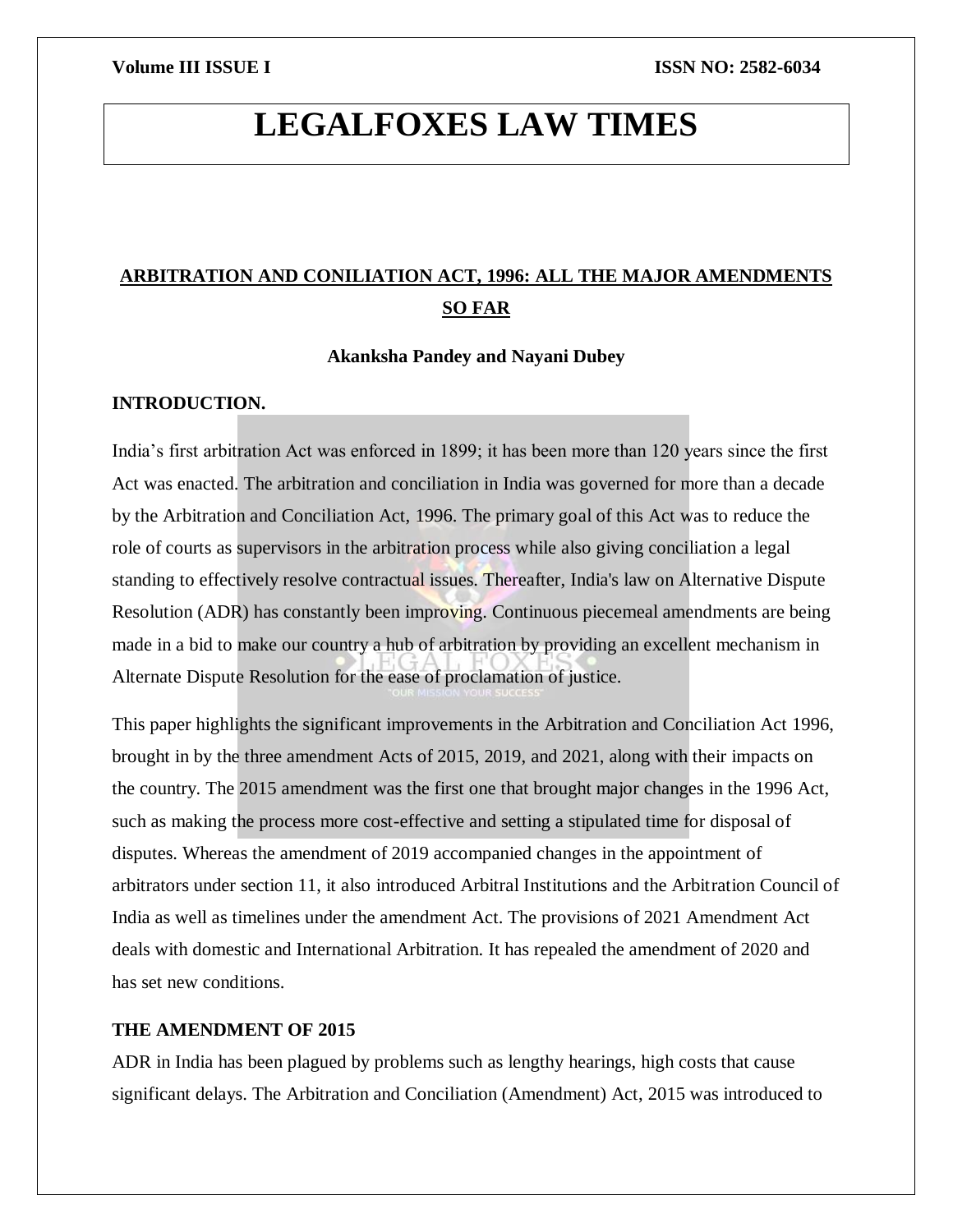address these difficulties and give parties more confidence in choosing India as a venue for arbitration. It has brought various important alterations to the Arbitration & Conciliation Act, 1996. It had several goals: making arbitration a more popular means of conflict resolution by making it more cost-effective and setting a specified time for disposal of disputes. It has a total of 27 sections which have brought numerous amendments. However, in this paper, only key amendments brought by the  $Act<sup>1</sup>$  are discussed; they are:

### **Amendment in the definition of Court [Section 2(e)]**

Specific provisions of Part I of the Act has been amended, such as interim relief, appeal to an interim relief order, and court assistance in taking evidence, apply equally to International Commercial Arbitration, even if the arbitration happens outside the territory of India, subject to an agreement to the contrary.

### **Amendment to section 7**

An arbitration agreement that is communicated by electronic means is treated the same as an arbitration agreement that is written.

### **Amendment to section 8**

## **OLEGAL FOXES**

The sub-section (1) of section 8 has been amended, stating that the judicial authority shall refer the parties to arbitration notwithstanding any decision, decree, or order of the Supreme Court or any other court, unless it identifies that there is no valid arbitration agreement prima facie.<sup>2</sup>

### **Section 9 Amendment**

 $\overline{\phantom{a}}$ 

If the Court issues an order for an interim measure under Section 9 sub-section (1) before the start of arbitral proceedings, the arbitral proceedings must be started within ninety days of the date of the order.

It further states that once the arbitral panel is established, the Court will not consider an application for an interim measure unless it discovers circumstantial evidence.

<sup>&</sup>lt;sup>1</sup> Arbitration and Conciliation (Amendment) Act 2015.

<sup>2</sup> Arbitration and Conciliation (Amendment) Act 2015, s 8.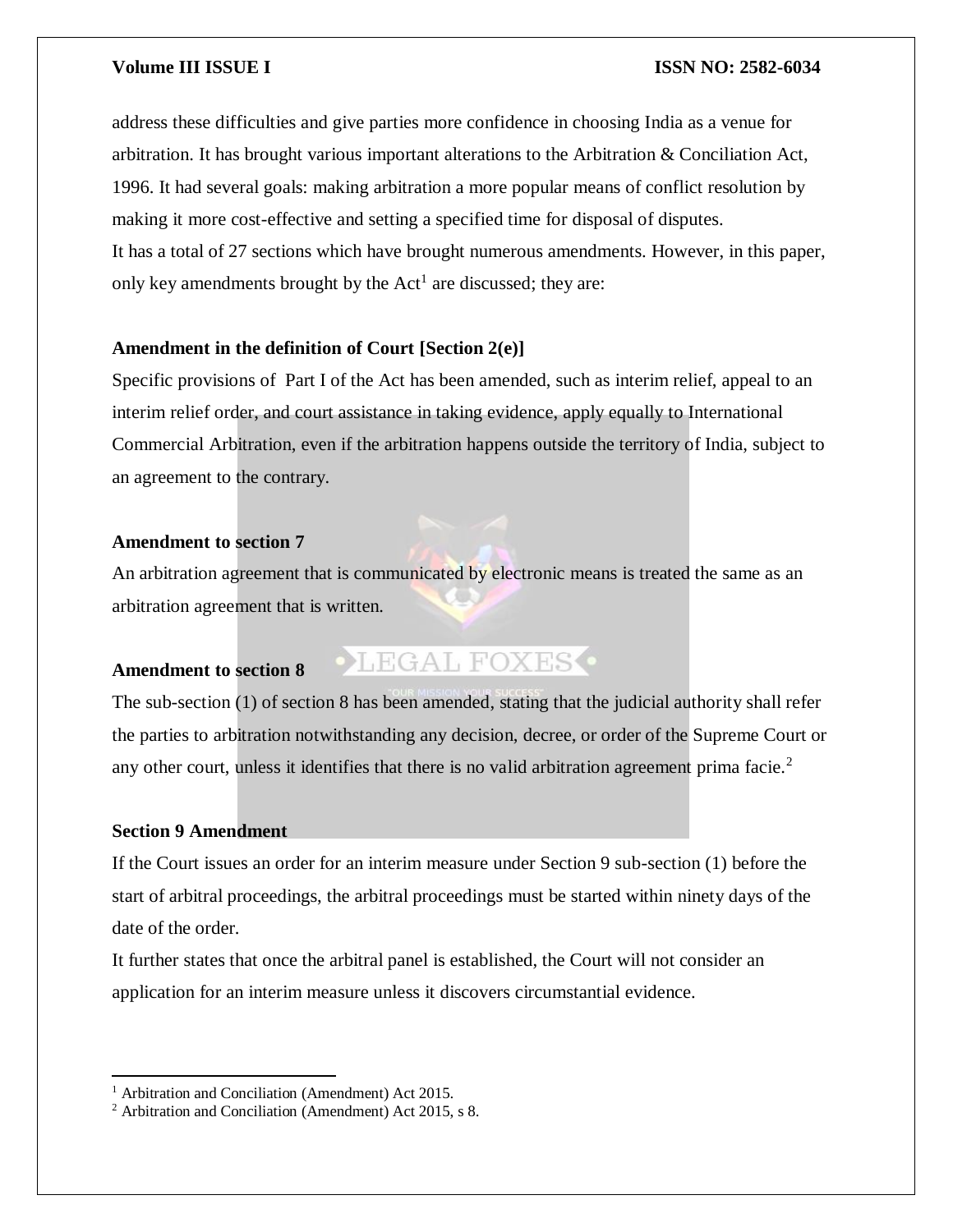### **Change in the definition of public policy**

The scope of section 34, which defines "public policy" has been narrowed, and an arbitral award can now be struck down only if : (i) it was swayed or influenced by fraud or corruption; (ii) clashes with the most fundamental notions of justice and morality; or (iii) is contradictory to India's fundamental policy.<sup>3</sup>

### **Provisions regarding duration of Arbitral Proceedings**

This Act has imposed a strict limit on arbitral proceedings. An arbitral tribunal must pass an award within 12 months of the appointment of arbitrators that may be extended by the parties again for 6 months under section 29A of the Act. Section 29 B provides provisions regarding the Fast Track procedure, which allows them to complete arbitration in less than six months.

### **Amendment to section 17**

The Section 17 of the 1996 Act has been amended to give the arbitral tribunal power to issue interim measures orders like a court, and their order u/s 17 shall be enforceable under Civil Procedure Code, 1908 in the manner equivalent to a court.

### **Appointment of Arbitrators by the Supreme Court or the High Court.**

If one of the parties files an application, Section 11 of the Act gives the Supreme Court or High Court the jurisdiction to select arbitrators.

### **Power of Tribunal to Impose Exemplary Cost.**

The Amendment to section 24 allowed the arbitral tribunals to impose exemplary costs on a party seeking frivolous adjournments and requiring courts to rule on applications to challenge arbitral awards within a year of the notice being served on the other party.

### **Introduction of a new expansive cost regime**

In order to disallow frivolous actions, Section 31A codifies the "costs follow the event" or "loser pays" principle<sup>4</sup>.

 $\overline{\phantom{a}}$ 

<sup>3</sup> Arbitration and Conciliation (Amendment) Act 2015, s 18.

<sup>4</sup> Arbitration and Conciliation (Amendment) Act 2015, s 17.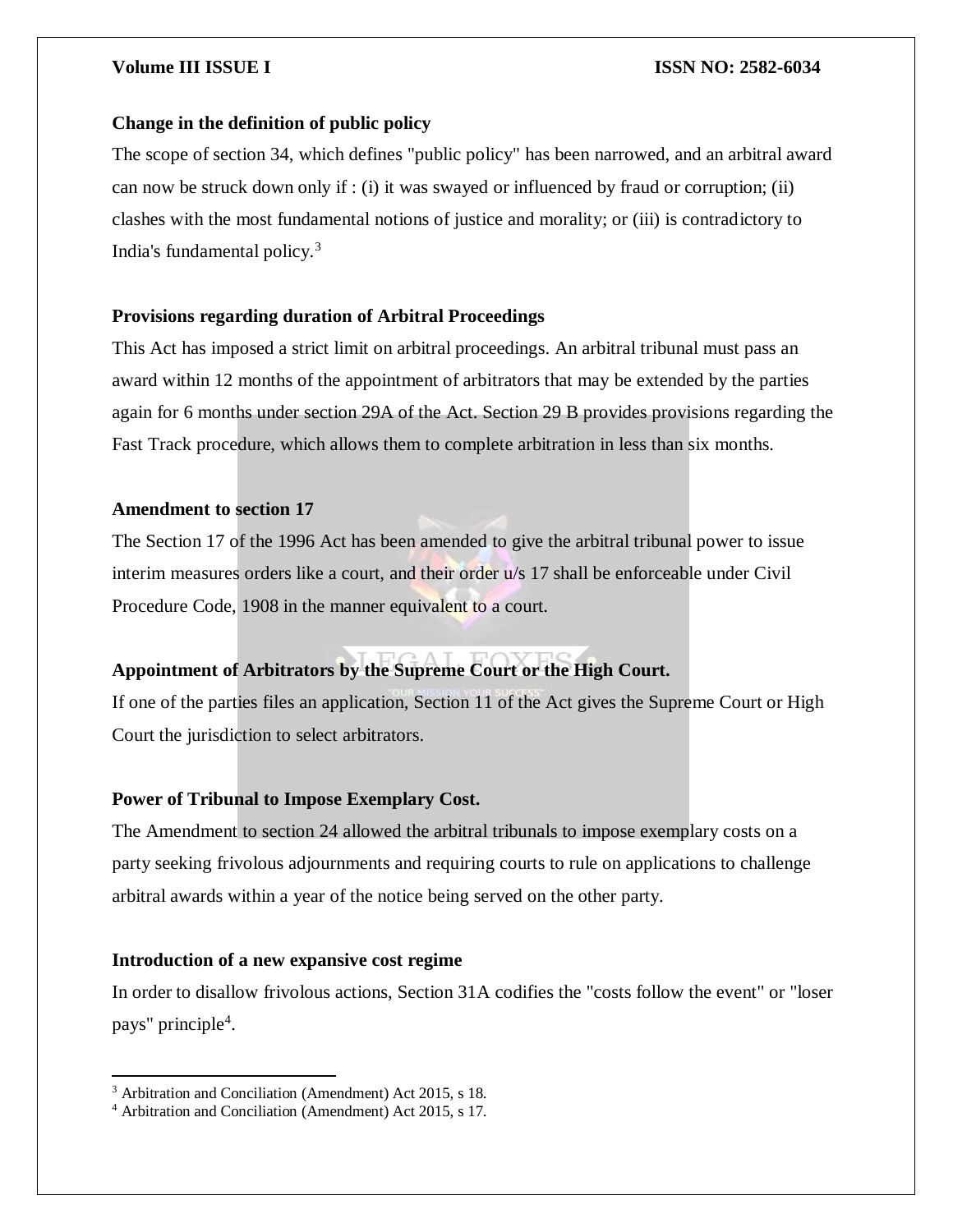### **Amendment to section 36**

The Act has also amended Section 36 to provide that an arbitral award does not automatically result in a stay of enforcement actions by the mere filing of an application to set it aside<sup>5</sup>.

The 2015 Act's amendments, while commendable, were merely the first step toward establishing arbitration India's preferred means of conflict resolution. The amendments were intended to curtail practices that waste time and make the arbitration process excessively expensive. Even with so many changes brought up by this Act, there was much lacking, such as the Amendment Act leaves open the question of whether Indian parties can arbitrate their disputes under foreign law. Furthermore, the Amendment Act does not address the problem of arbitration confidentiality etc., which are some, amongst others.

### **THE AMENDMENT OF 2019**

The word impact itself suggests the changes brought by. The Arbitration and Conciliation (Amendment) Act, 2019 brought the most crucial changes in the Act. The most significant changes are the establishment of an Arbitral Institution rather than courts in India, the introduction of six-month deadlines for filing pleadings, the establishment of the Arbitration Council of India, the alteration in the scope of Sections- 17, 45, and 50 of the Arbitration Act<sup>6</sup>, along with the exclusion of International Arbitrations from the twelve-month adjudication period provided under section 29 and the introduction of Section 87 to elucidate the impact of the 2015 Amendment  $Act^7$  in the future.

### **Amendment of Section 11 and Insertion of Section 43**

The Arbitral Council of India is formed by Sec. 11 and Sec. 43 under Part 1A of the 2019 Amendment Act. This institution was essentially established to carry out the following roles:<sup>8</sup>

- 1. Arbitral institutions and arbitrators are graded.
- 2. Development of policies pertaining to arbitrations.

 $\overline{\phantom{a}}$ 

<https://blog.ipleaders.in/the-impact-of-arbitration-and-conciliation-amendment-act-2019/> accessed July 15, 2021.

<sup>5</sup> Arbitration and Conciliation (Amendment) Act 2015, s 19.

<sup>6</sup> Arbitration and Conciliation Act, 1996.

<sup>7</sup> Arbitration and Conciliation (Amendment) Act 2015.

<sup>8</sup> Rai D, "The Impact of Arbitration and Conciliation Amendment Act, 2019" (*iPleaders*November 23, 2020)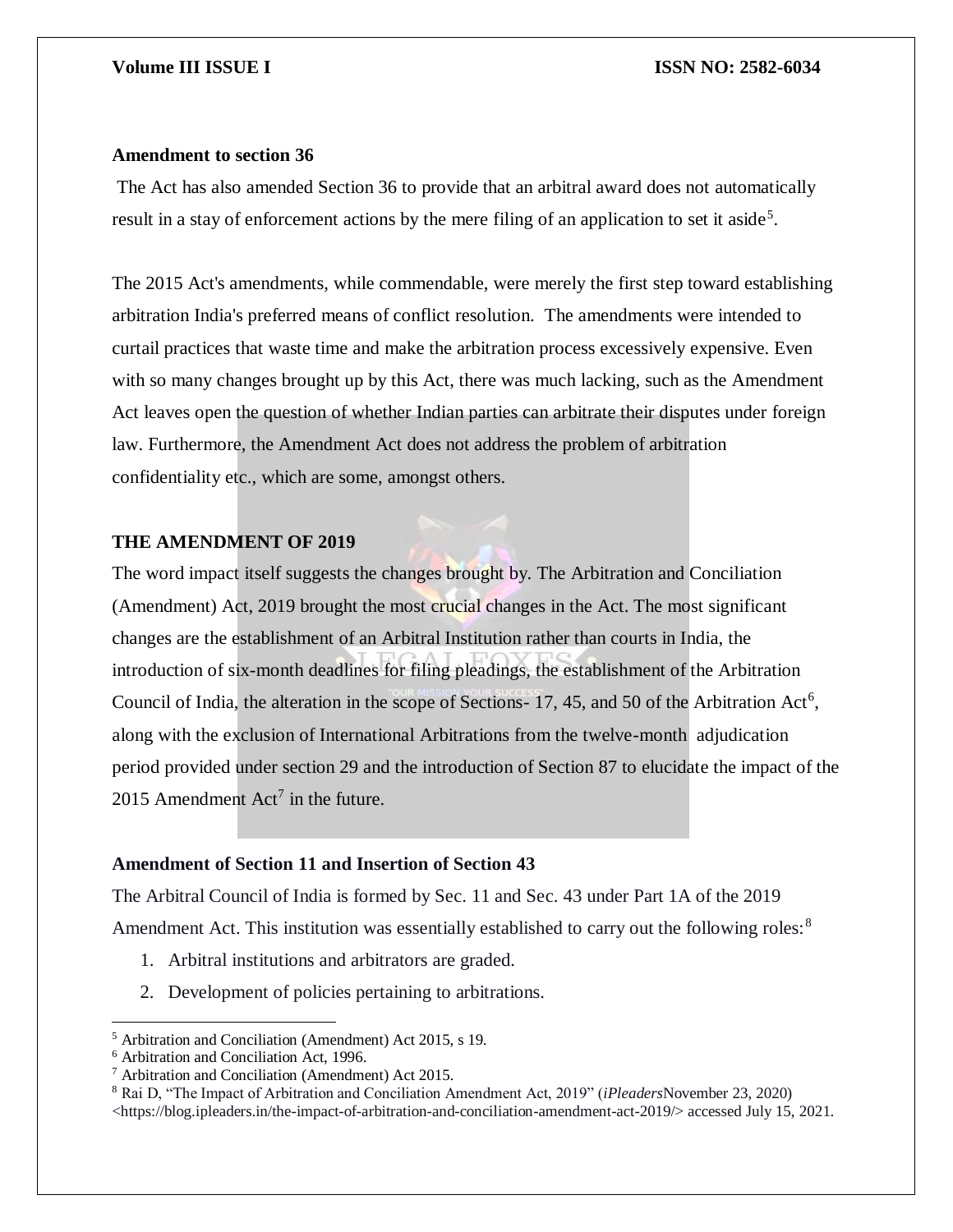- 3. Training in the area of Arbitration.
- 4. Keeping a digitized record of all awards given in India.
- 5. Promotion for ADR.

Section 11 deals with the appointment of arbitrators. Earlier, the Supreme Court or the High Court would appoint arbitrators in a matter. The 2019 Amendment Act, on the other hand, stipulates that arbitral institutions (chosen by the SC in cases of international disputes) be established.

### **Restraint on interim reliefs:**

Section 17 has been changed to limit the arbitral tribunal's ability to grant interim relief only during the course of the arbitration. Earlier, the arbitral tribunal might grant interim relief after an award had been made<sup>9</sup>. Any post-award temporary remedies must now be sought through the courts under Section 9. The arbitration process is streamlined as a result of this.

### **Amendment of Section 29A**

Previously, the time frame for arbitration was 12 months from the time the arbitrators were appointed. It could, however, be stretched for another six months if both parties agree. If more time was needed, the courts were to be addressed with suitable justifications for the request. The timeframe for the arbitration has been moved from the appointment of arbitrators to the end of the pleadings as a result of the amendment<sup>10</sup>. Therefore, six months of additional time has been allowed.

This alteration will allow the tribunal to conduct the proceedings without having to wait for the C ourt's decision on a time extension under Section 29A.

### **Amendment in Section 87**

The addition of Section 87 to the 2019 Amendment Act removes the 2015 Amendment Act's Section 26. Section 87 inverts the Supreme Court's decision in Board of Control for Cricket in India v. Kochi Cricket Private Limited and Others<sup>11</sup>. The Honorable Court held in BCCI vs.

 $\overline{a}$ 

<sup>&</sup>lt;sup>9</sup> Arbitration and Conciliation Act 1996.

<sup>10</sup> Arbitration and Conciliation (Amendment) Act 2019.

 $11$  [2018] 6 SCC 287.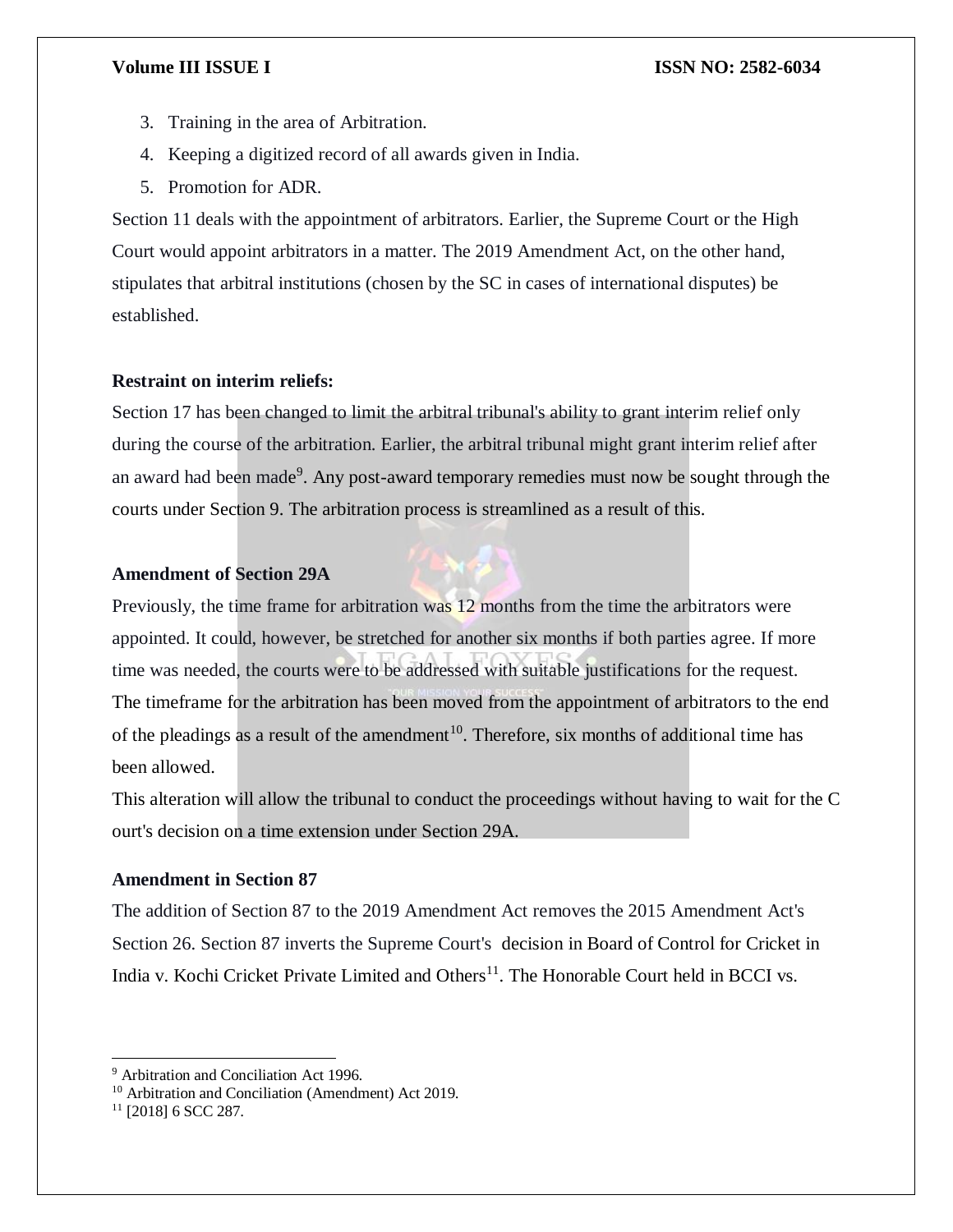Kochi<sup>12</sup> that awards challenged under Section 34 prior to the 2015 Amendment Act would be subject to the terms of the 2015 Amendment Act, as the Act was enacted to minimize the time it took for an award to be enforced.

### **Amendment of section 45.**

Section 45 of the Act, under Part II (power of Courts to refer the matter to arbitration unless it finds that the arbitration agreement is null and void, inoperative and incapable of being performed) has been amended to substitute the words "unless it finds", with the words "unless it prima facie finds."<sup>13</sup>

### **THE AMENDMENT OF 2021**

The Arbitration and Conciliation (Amendment) Act, 2021 enacted into law on 10 March 2021. This Act follows the Arbitration and Conciliation amendment of 2020. It is the third amendment in the act of 1996 that shows the legislative goal for making India an arbitration-friendly country. The amendment has brought two changes. The first change was to enable automatic stay on the wards in some instances where the court has prima facie evidence. The second change was the omission of eighth schedule from the principal Act, which provides the regulations, qualifications, experience, and norms of the arbitrators.

This Act has repealed The Arbitration and Conciliation (Amendment) Ordinance, 2020 and altered the 1996  $Act^{14}$  in the following ways:<sup>15</sup>

- Section 36 of the Act has been extended to include that the court shall stay the award unconditionally in cases where it is prima facie made out that:
	- (a) the arbitration agreement or contract which is the basis of the award; or
	- (b) the award was induced or influenced by fraud or corruption. <sup>16</sup>
- Provision 43J of the Act has been replaced, and the new section stipulates that regulations must specify the qualifications, experience, and standards for arbitrator accreditation.

 $\overline{\phantom{a}}$ <sup>12</sup> *Ibid.*

<sup>&</sup>lt;sup>13</sup> Arbitration and Conciliation (Amendment) Act 2019, s 45.

<sup>&</sup>lt;sup>14</sup> Arbitration and Conciliation Act 1996.

<sup>15</sup> "Avantis RegTech - Arbitration and Conciliation (Amendment) Act, 2021" (*Avantis June 10, 2021*)

 $\langle$ https://avantis.co.in/updates/article/12966/arbitration-and-conciliation-amendment-act-2021/ $>$  accessed July 15, 2021.

<sup>&</sup>lt;sup>16</sup> Arbitration and Conciliation (Amendment) Act 2021, s 2.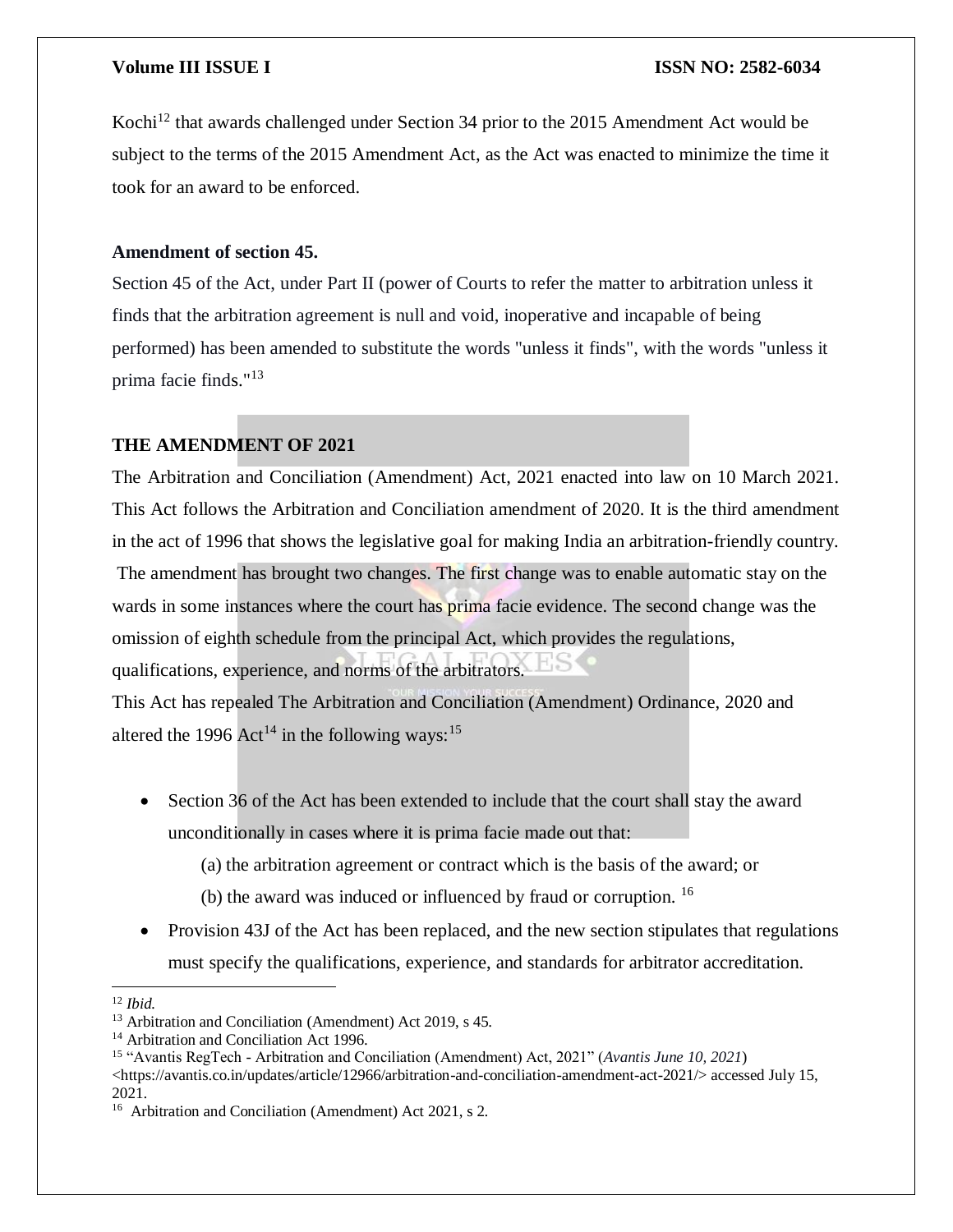• Schedule VIII of the Act has been omitted.

Even though 2021 Amendment is the most recent and the smallest one, it is not immune to hindrances. The 2021 Amendment reflects a deep skepticism of the arbitral process, which is disappointing news for India's arbitration framework. Moreover, The omission of the eighth schedule could result in the appointment of unfit arbitrators. The parties, Council, and Indian Courts will all have to verify the arbitrator's competence again, which is unfavorable. In that scenario, the Council and the parties must proceed with prudence when choosing arbitrators under the updated Act.<sup>17</sup> Furthermore, India aspires to become a regional and global arbitration center, and the resolution of commercial disputes could now take longer due to the implementation of these statutory amendments. The impact of this amendment is still in debate and only the time can declare the results.

### **CONCLUSION**

 $\overline{\phantom{a}}$ 

The Indian Constitution is transformative, and this phenomenon can be seen in laws passed in the country. Not only the Constitution but the statutes passed on by the legislature are being continuously amended as per the changing values and needs of the society. All the Amendments happened so far in the Arbitration and Conciliation Act, 1996 is also a part of this phenomenon. The purpose of introducing ADR was to lighten the burden of courts. Now the demand for ADR is increasing among people because of its many advantages. It is the recently growing popularity of this method that led to these frequent changes in the 1996 Act.

The 2015 Amendment aimed to reduce the judiciary's interference in arbitration proceedings, align the 1996 Act with international best practices, speed up the process, and improve the overall effectiveness and efficiency of arbitration as a method for resolving disputes. While the 2019 Amendment not only fulfilled some of the backdrops of the 2015 Act but also introduced important changes such as the establishment of ACI, confidentiality, restricted review of awards, and deadlines for arbitration completion. The Amendment of 2021 is the most recent one of all, with only five sections carrying along, yet brought some changes worth of which are still in debate.

<sup>17</sup> Ramaswamy R, "Arbitration and Conciliation (Amendment) Act'21: Commentary" (*Academike*May 29, 2021) <https://www.lawctopus.com/academike/arbitration-act-21/> accessed July 15, 2021